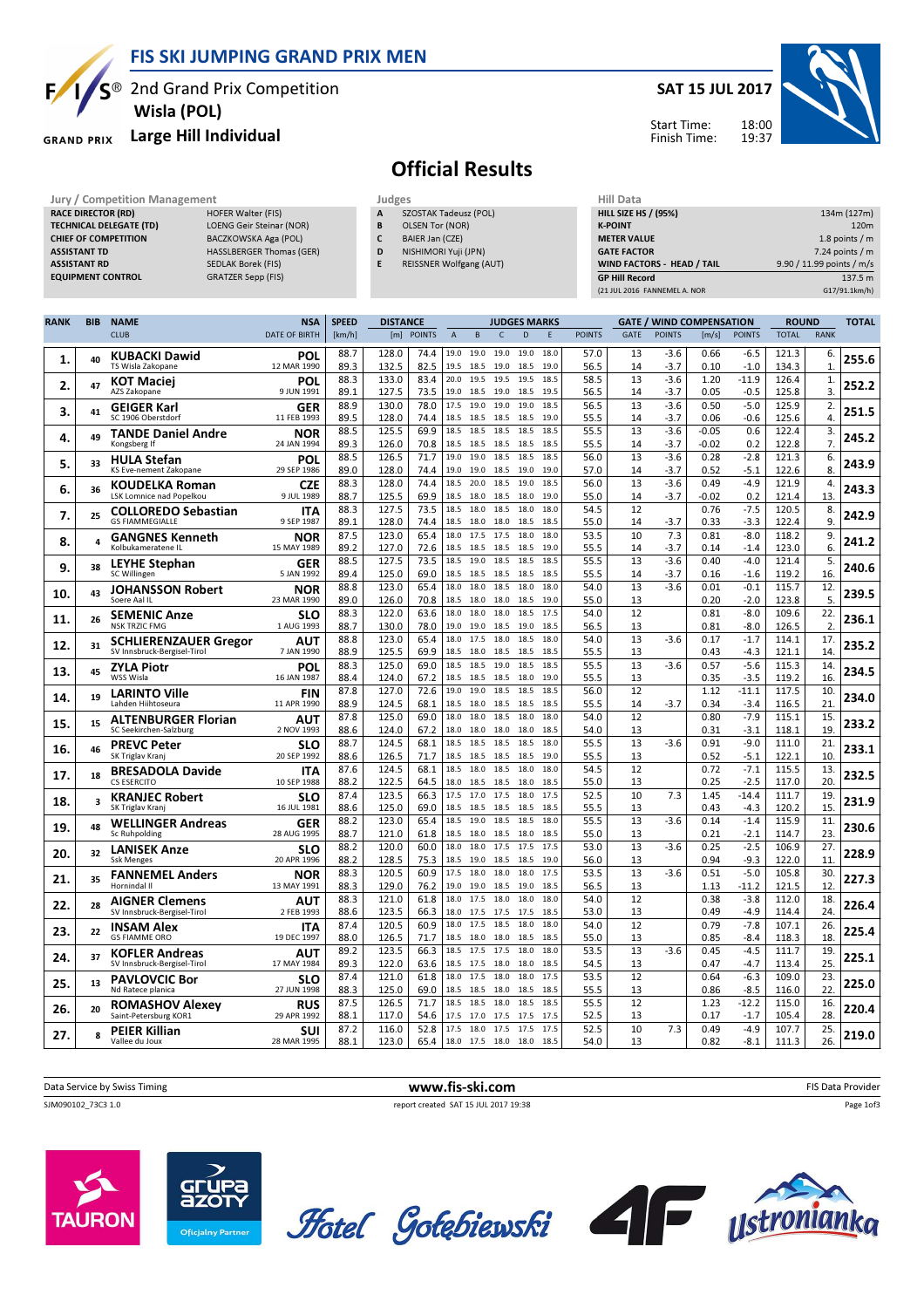FIS SKI JUMPING GRAND PRIX MEN

S<sup>®</sup> 2nd Grand Prix Competition

Wisla (POL)

SAT 15 JUL 2017

Start Time: Finish Time:



GRAND PRIX Large Hill Individual

E

## Official Results

| <b>RANK</b> | <b>BIB</b> | <b>NAME</b>                | <b>NSA</b>           | <b>SPEED</b> | <b>DISTANCE</b> |               |      | <b>JUDGES MARKS</b> |      |      |      |               |             | <b>GATE / WIND COMPENSATION</b> |                       |               |              | <b>ROUND</b> |       |
|-------------|------------|----------------------------|----------------------|--------------|-----------------|---------------|------|---------------------|------|------|------|---------------|-------------|---------------------------------|-----------------------|---------------|--------------|--------------|-------|
|             |            | <b>CLUB</b>                | <b>DATE OF BIRTH</b> | [km/h]       | [m]             | <b>POINTS</b> |      |                     |      |      |      | <b>POINTS</b> | <b>GATE</b> | <b>POINTS</b>                   | $\lfloor m/s \rfloor$ | <b>POINTS</b> | <b>TOTAL</b> | <b>RANK</b>  |       |
| 28.         | 34         | <b>AMMANN Simon</b>        | SUI                  | 87.7         | 123.0           | 65.4          | 16.5 | 16.0                | 17.0 | 16.0 | 16.5 | 49.0          |             | $-3.6$                          | 0.49                  | $-4.9$        | 105.9        | 29.          | 216.8 |
|             |            | SSC Toggenburg             | 25 JUN 1981          | 87.4         | 123.0           | 65.4          | 18.0 | 17.5                | 17.0 | 17.5 | 17.0 | 52.0          | 13          |                                 | 0.66                  | $-6.5$        | 110.9        | 27.          |       |
| 29.         |            | <b>WOLNY Jakub</b>         | <b>POL</b>           | 87.2         | 124.0           | 67.2          | 18.0 | 18.5                | 18.0 | 18.0 | 18.0 | 54.0          |             |                                 | 1.33                  | $-13.2$       | 108.0        | 24.          |       |
|             |            | <b>LKS Klimczok Bystra</b> | 15 MAY 1995          | 87.8         | 119.5           | 59.1          | 18.0 | 17.5                | 18.0 | 17.5 | 18.0 | 53.5          | 13          |                                 | 0.82                  | $-8.1$        | 104.5        | 30.          |       |
| 30.         | 16         | <b>DESCHWANDEN Gregor</b>  | SUI                  | 87.2         | 123.0           | 65.4          | 18.5 | 17.5                | 18.0 | 18.0 | 18.0 | 54.0          | 12          |                                 | 1.35                  | $-13.4$       | 106.0        | 28.          | 210.9 |
|             |            | Horw                       | 27 FEB 1991          | 87.6         | 121.0           | 61.8          |      | 17.5                | 17.0 | 17.5 |      | 52.5          | 12          |                                 | 0.95                  | $-9.4$        | 104.9        | 29.          |       |

|                     |                          |                                                             |                           |      |       | not qualified for 2nd round |                          |                          |      |      |    |        |      |         |       |     |       |
|---------------------|--------------------------|-------------------------------------------------------------|---------------------------|------|-------|-----------------------------|--------------------------|--------------------------|------|------|----|--------|------|---------|-------|-----|-------|
| 31.                 | 50                       | <b>STOCH Kamil</b><br>KS Eve-nement Zakopane                | POL<br>25 MAY 1987        | 87.9 | 119.0 | 58.2                        |                          | 18.0 19.0 18.5 18.0 18.0 |      | 54.5 | 13 | $-3.6$ | 0.35 | $-3.5$  | 105.6 | 31. | 105.6 |
| 32.                 | 42                       | <b>DESCOMBES SEVOIE Vincent</b><br>Douanes - Chamonix       | <b>FRA</b><br>9 JAN 1984  | 88.6 | 119.5 | 59.1                        | 17.5 17.5 17.5 17.5 17.5 |                          |      | 52.5 | 13 | $-3.6$ | 0.27 | $-2.7$  | 105.3 | 32. | 105.3 |
| 32.                 | q                        | <b>AALTO Antti</b><br>Kiteen Urheilijat                     | <b>FIN</b><br>2 APR 1995  | 87.6 | 118.0 | 56.4                        |                          | 17.5 16.5 17.0 17.0 17.0 |      | 51.0 | 10 | 7.3    | 0.95 | $-9.4$  | 105.3 | 32. | 105.3 |
| 34.                 | 14                       | <b>MURANKA Klemens</b><br>TS Wisla Zakopane                 | POL<br>31 AUG 1994        | 87.1 | 119.5 | 59.1                        |                          | 17.5 17.5 18.0 17.5 17.5 |      | 52.5 | 12 |        | 0.69 | $-6.8$  | 104.8 | 34. | 104.8 |
| 35.                 | 17                       | <b>ZNISZCZOL Aleksander</b><br>WSS Wisla                    | POL<br>8 MAR 1994         | 87.8 | 119.0 | 58.2                        |                          | 18.0 17.0 17.5 17.5 17.5 |      | 52.5 | 12 |        | 0.89 | $-8.8$  | 101.9 | 35. | 101.9 |
| 36.                 | 27                       | <b>BICKNER Kevin</b><br>Norge Ski Club                      | <b>USA</b><br>23 SEP 1996 | 88.3 | 118.5 | 57.3                        |                          | 17.5 16.0 17.5 17.0 17.0 |      | 51.5 | 12 |        | 0.75 | $-7.4$  | 101.4 | 36. | 101.4 |
| 37.                 | 11                       | <b>HUBER Daniel</b><br>SC Seekirchen-Salzburg               | <b>AUT</b><br>2 JAN 1993  | 86.8 | 113.5 | 48.3                        |                          | 17.0 17.0 17.5 17.0 17.0 |      | 51.0 | 10 | 7.3    | 0.60 | $-5.9$  | 100.7 | 37. | 100.7 |
| 38.                 | 39                       | <b>TEPES Jurij</b><br>SD Dolomiti                           | <b>SLO</b><br>14 FEB 1989 | 88.7 | 117.5 | 55.5                        |                          | 17.5 18.0 18.0 17.5 17.5 |      | 53.0 | 13 | $-3.6$ | 0.49 | $-4.9$  | 100.0 | 38. | 100.0 |
| 39.                 | 29                       | <b>STURSA Voitech</b><br>Dukla Liberec                      | <b>CZE</b><br>3 AUG 1995  | 88.0 | 114.5 | 50.1                        |                          | 17.0 16.5 17.5 17.0 17.0 |      | 51.0 | 12 |        | 0.35 | $-3.5$  | 97.6  | 39. | 97.6  |
| 40.                 | 23                       | <b>POLASEK Viktor</b><br>Sk Nove mesto na morave            | <b>CZE</b><br>18 JUL 1997 | 87.8 | 115.0 | 51.0                        |                          | 17.0 18.0 17.5 17.5 17.5 |      | 52.5 | 12 |        | 0.78 | $-7.7$  | 95.8  | 40. | 95.8  |
| 41.                 | 24                       | <b>VANCURA Tomas</b><br>TJ Dukla Liberec                    | <b>CZE</b><br>10 SEP 1996 | 87.8 | 114.0 | 49.2                        |                          | 17.0 17.5 17.5 17.5 17.5 |      | 52.5 | 12 |        | 0.71 | $-7.0$  | 94.7  | 41. | 94.7  |
| 42.                 | 44                       | <b>FREITAG Richard</b><br><b>SG Nickelhuette Aue</b>        | <b>GER</b><br>14 AUG 1991 | 88.2 | 114.0 | 49.2                        |                          | 17.0 17.0 17.5 17.5 17.0 |      | 51.5 | 13 | $-3.6$ | 0.28 | $-2.8$  | 94.3  | 42. | 94.3  |
| 42.                 | $\mathbf{1}$             | <b>KANTYKA Przemyslaw</b><br>Lks Klimczok bystra            | POL<br>15 DEC 1996        | 87.9 | 117.0 | 54.6                        |                          | 17.5 17.0 17.5 17.5 17.5 |      | 52.5 | 12 |        | 1.29 | $-12.8$ | 94.3  | 42. | 94.3  |
| 44.                 | 10                       | <b>SATO Yukiva</b><br>Megmilk Snow Brand Ski Team           | <b>JPN</b><br>19 JUN 1995 | 87.1 | 108.5 | 39.3                        |                          | 16.5 15.5 17.5 16.5 16.0 |      | 49.0 | 10 | 7.3    | 0.35 | $-3.5$  | 92.1  | 44. | 92.1  |
| 44.                 | $\overline{\phantom{a}}$ | <b>ZUPANCIC Miran</b><br>SK Zagorje                         | <b>SLO</b><br>11 NOV 1989 | 87.2 | 107.0 | 36.6                        |                          | 16.5 16.0 17.0 16.0 16.5 |      | 49.0 | 10 | 7.3    | 0.08 | $-0.8$  | 92.1  | 44. | 92.1  |
| 46.                 |                          | <b>TROFIMOV Roman Sergeevich</b><br>Sdushor CSP N. Novgorod | <b>RUS</b><br>19 NOV 1989 | 86.7 | 108.0 | 38.4                        |                          | 16.0 15.0 16.5 16.5      | 15.5 | 48.0 | 10 | 7.3    | 0.61 | $-6.0$  | 87.7  | 46. | 87.7  |
| 47.                 | 12                       | <b>TOLLINGER Elias</b><br>SV Innsbruck-Bergisel-Tirol       | <b>AUT</b><br>25 MAR 1995 | 87.9 | 109.5 | 41.1                        |                          | 16.5 17.5 18.0 16.5 17.0 |      | 51.0 | 12 |        | 0.76 | $-7.5$  | 84.6  | 47. | 84.6  |
| 48.                 | 21                       | <b>KOBAYASHI Junshiro</b><br>Megmilk Snow Brand Ski Team    | <b>JPN</b><br>11 JUN 1991 | 86.8 | 110.0 | 42.0                        |                          | 17.0 16.0 17.5 16.5      | 16.5 | 50.0 | 12 |        | 0.88 | $-8.7$  | 83.3  | 48. | 83.3  |
| 49.                 |                          | <b>BJOERENG Joacim Oedegaard</b><br>Roeykenhopp             | <b>NOR</b><br>14 DEC 1995 | 87.5 | 100.5 | 24.9                        |                          | 16.0 16.0 16.5 16.0 16.5 |      | 48.5 | 10 | 7.3    | 0.98 | $-9.7$  | 71.0  | 49. | 71.0  |
| <b>Disqualified</b> |                          |                                                             |                           |      |       |                             |                          |                          |      |      |    |        |      |         |       |     |       |

30 WANK Andreas GER SCE 4

SCE 4 : SUIT

Data Service by Swiss Timing **WWW.fis-ski.com** FIS Data Provider<br>
SIM090102 73C3 1.0 Page 20f3 report created SAT 15 JUL 2017 19:38

Page 2of3